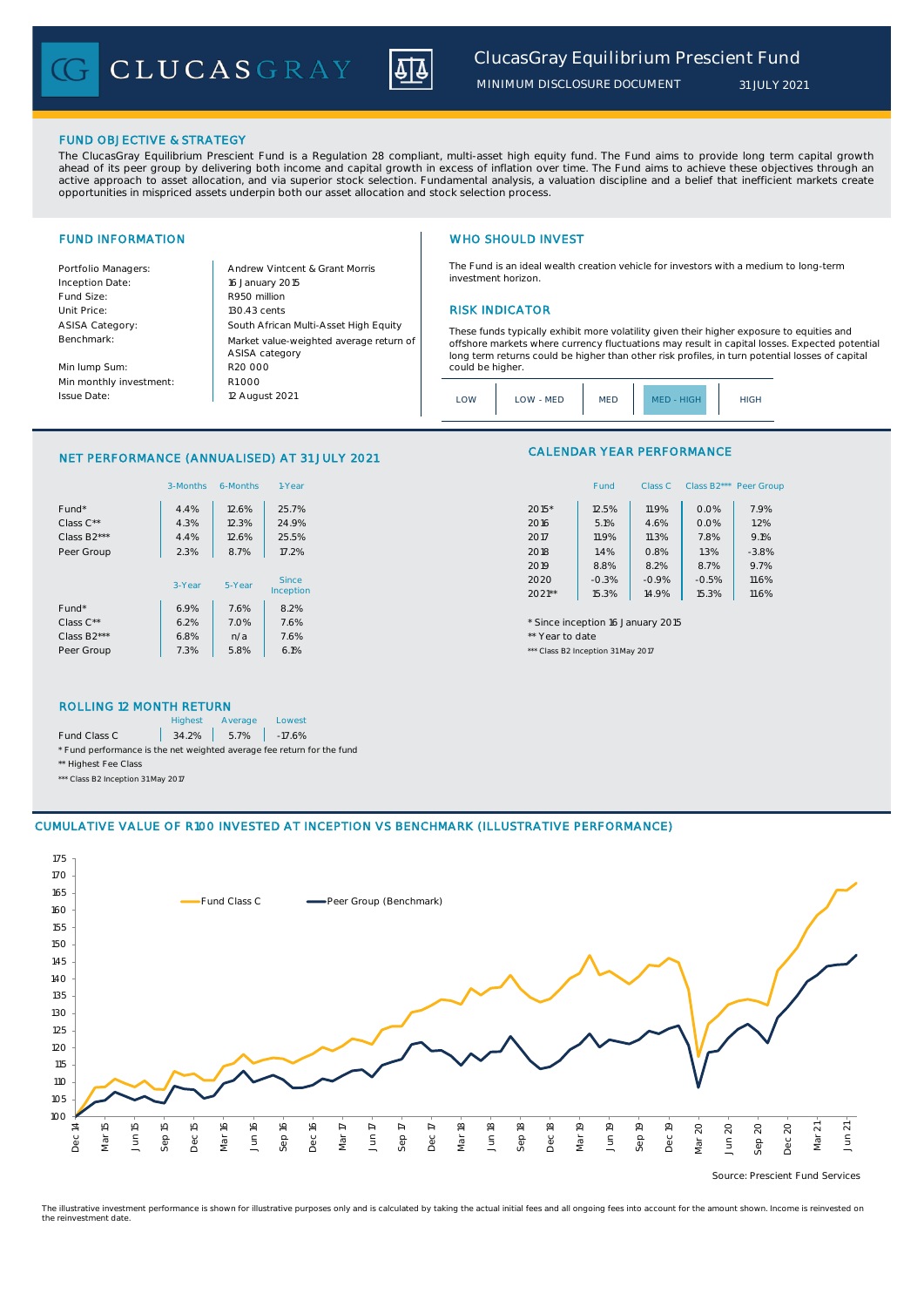CLUCASGRAY



TOP 10 SA EQUITY HOLDINGS FUND ASSET ALLOCATIONS

| ABSA                     | 3.9%    |
|--------------------------|---------|
| Naspers                  | 3.4%    |
| Brit AM Tobacco          | $3.2\%$ |
| Standard Bank            | 2.9%    |
| MTN Group                | 2.9%    |
| Anglo American           | 2.8%    |
| Old Mutual               | 2.4%    |
| <b>AECI</b>              | 2.1%    |
| African Rainbow Minerals | 2.1%    |
| Exxaro                   | 2.0%    |
|                          |         |



## DISTRIBUTIONS FEE STRUCTURE

| Distribution Frequency | Annually            | TER                                 | Class C | Class B      |
|------------------------|---------------------|-------------------------------------|---------|--------------|
| Distribution Date      | 01 April            | Annual Management Fee (excl. VAT)   | 1.20%   | 0.75%        |
| Last Distribution      | 4.30 cents per unit | Other Cost                          | 0.12%   | 0.13%        |
|                        |                     | <b>VAT</b>                          | 0.20%   | 0.13%        |
|                        |                     | Total Expense Ratio (incl. VAT)     | 1.52%   | <b>1.01%</b> |
|                        |                     | Transaction Costs (incl. VAT)       | 0.12%   | 0.12%        |
|                        |                     | Total Investment Charge (incl. VAT) | 1.64%   | 1.13%        |

| Class C | Class B <sub>2</sub> |
|---------|----------------------|
| 1.20%   | 0.75%                |
| 0.12%   | 0.13%                |
| 0.20%   | 0.13%                |
| 1.52%   | 1.01%                |
| 0.12%   | 0.12%                |
| 1.64%   | 1.13%                |

### MONTHLY COMMENTARY

The ClucasGray Equilibrium Prescient Fund has enjoyed a strong quarter to the end of July 2021, with the Fund gaining 4.4% in the quarter. This compares favorably to the Multi Asset High Equity peer group, which gained 2.3%. Over the last 12 months, the Fund has gained nearly 26%, compared to the peer group of 17.2%.

We have continued to adopt a dynamic approach to the asset allocation of the Equilibrium Fund. During the last few months, we have reduced the offshore equity weightings, given our view of the modest prospective returns from current levels. Countering that view, we increased the weightings to South African equities, where, as outlined below, we believe prospective returns are more compelling.

We recently looked at the Rand returns on the JSE over various periods up to 30 June 2021, leveraging off data provided by SBG Securities, Bloomberg and our own research. Since 31 December 2010, the JSE has returned nearly 12% per annum - with South African inflation at 5.4%, it highlights the sustained ability of equities to deliver real returns over time. However the JSE has materially lagged the MSCI World, which delivered a Rand return of 18.5% per annum over the same period. The contributing factors are plentiful, but the Rand weakening by over 7% per annum, coupled with a remarkable bull market for many large US<br>companies, many technology related, would be deemed the major causes for South African equity investors, it is instructive to note that since 31 December 2000, and 31 December 1975, South African equities have materially outperformed the MSCI World returns, in Rands. Over the last 45.5 years, the JSE has delivered a real return of over 9% per annum, and outperformed the MSCI World index by 3% per annum.

Whilst we all know that history is clearly no guide to future performance, what provides us with some comfort is that the current forward PE valuation of the JSE against the MSCI World is at a 50% discount - the last decade, which coincides with the performance referred to above, has seen South Africa de-rate from parity to the 50% discount today. Today's relative rating is the lowest of the last 17 years - looking at relative prospective returns, we would argue that much negativity is already priced into South African equities.

Over the last few months we have continued to reduce the number of equity holdings in the portfolio, and added to the positions in companies where we have more conviction in their investment case. Whilst there can no guarantee that our considered assumptions and forecasts are accurate, our bottom up<br>assessment of the potential returns of all the companies in the port

Each investment case is unique - in some companies we expect earnings and dividend growth to drive returns, while others are likely to enjoy a re-rating off remarkably low valuation multiples. In addition there is a growing list of companies that have their own levers to pull to unlock what we believe to be<br>extraordinary value that to date remains trapped. It is these companie teams have an ability to generate outsized returns for their shareholders.

We continue to have a constructive view on South African fixed income, where we believe the elevated starting yields offer the prospects of good real returns<br>to investors. Given our continued focus in the ClucasGray Equili still make up a meaningful portion of the fund.

The future is always uncertain, but we take comfort in the current valuations for the large majority of our portfolio holdings, and yields on our fixed income holdings, and believe patience is likely to be well rewarded.